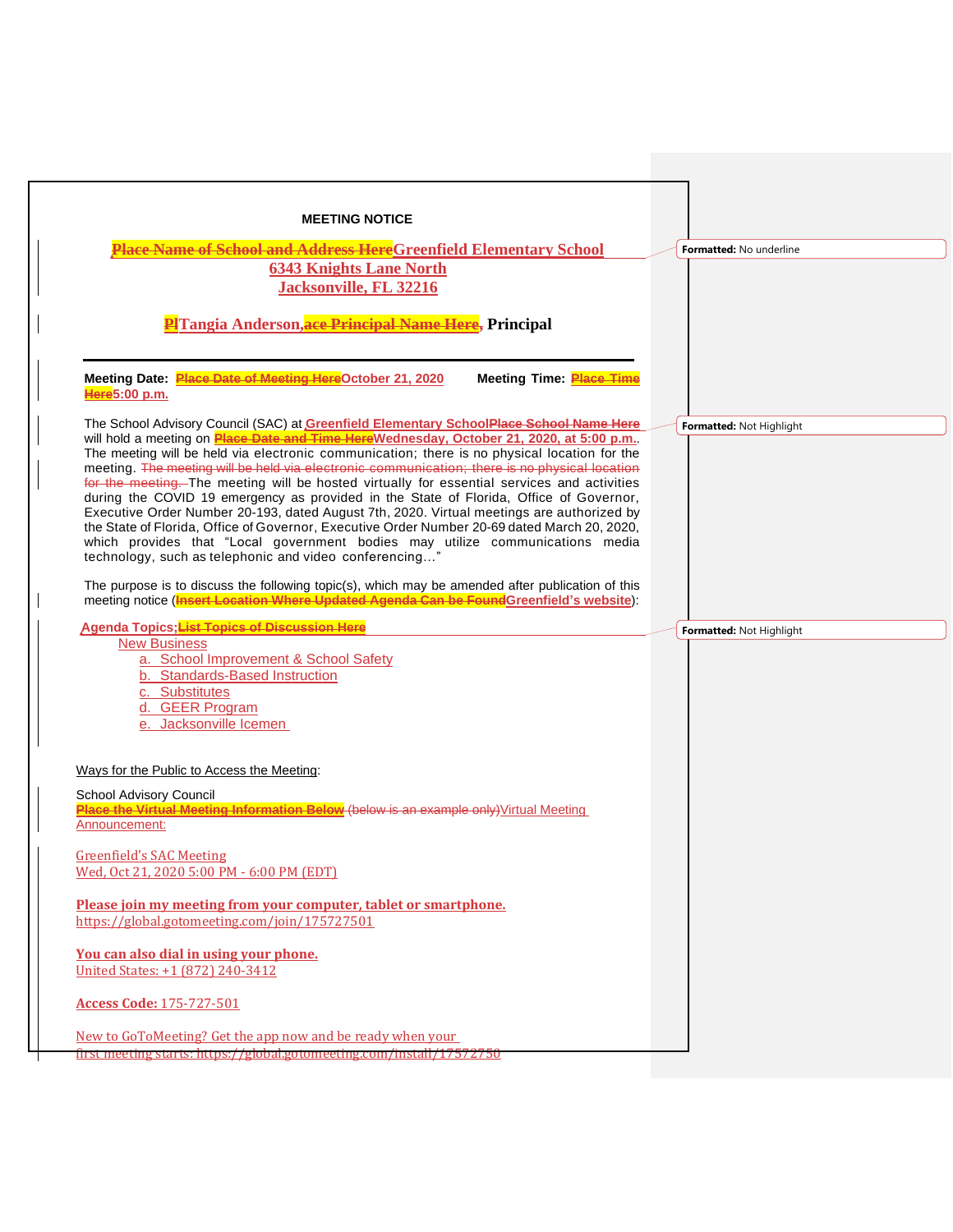It is important that you use the above remote way to access the meeting. If you have any problems or It is important that you use the above remote way to access the meeting. If you have any problems or It is important that you use the above remote way to access the meeting. If you have any problems or It is important that you use the above remote way to access the meeting. If you have any problems or It is important that you use the above remote way to access the meeting. If you have any problems or It is important that you use the above remote way to access the meeting. If you have any problems or It is important that you use the above remote way to access the meeting. If you have any problems or It is important that you use the above remote way to access the meeting. If you have any problems or It is important that you use the above remote way to access the meeting. If you have any problems or It is important that you use the above remote way to access the meeting. If you have any problems or It is important that you use the above remote way to access the meeting. If you have any problems or It is important that you use the above remote way to access the meeting. If you have any problems or